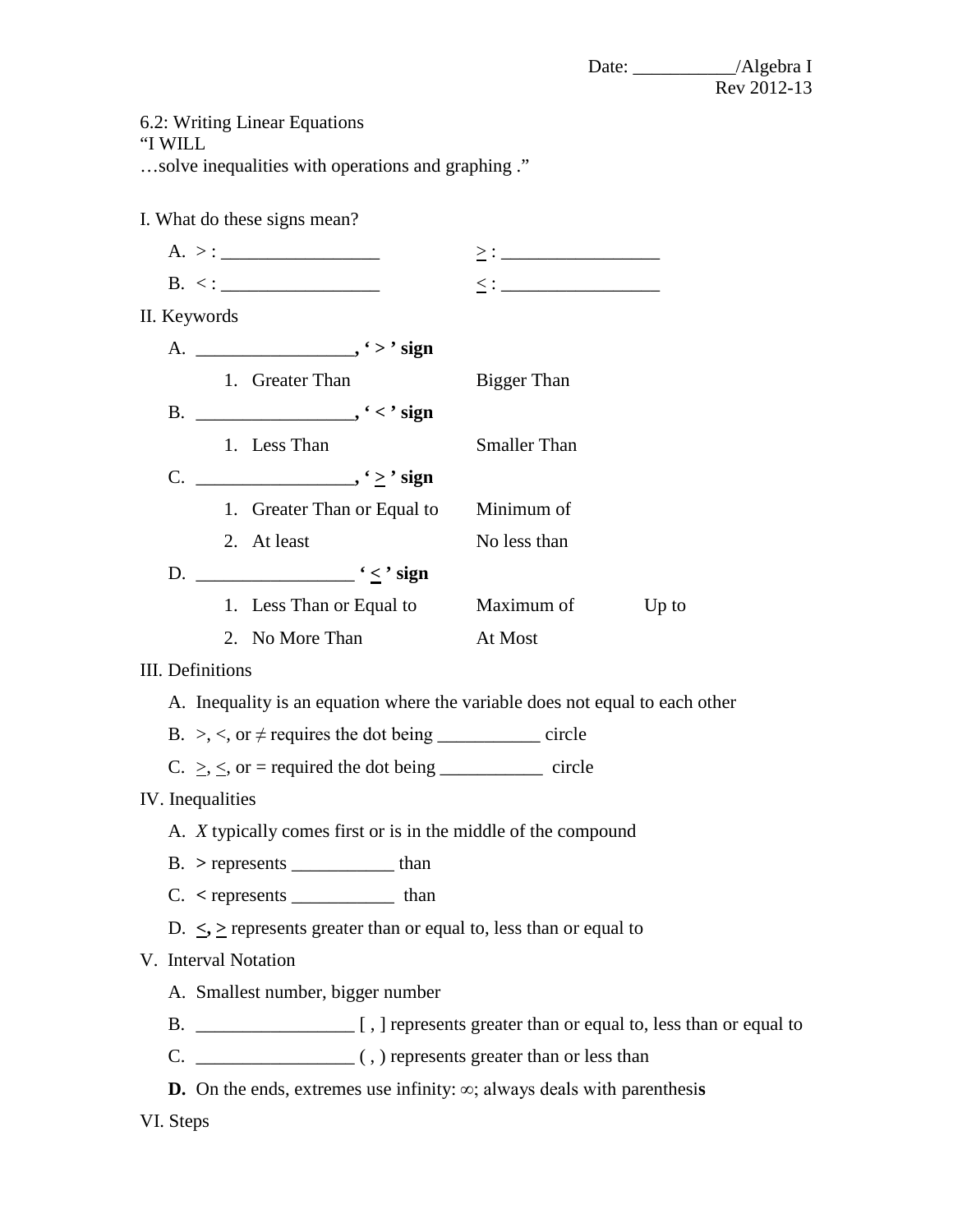- A. Put the variables onto one side
- B. Divide the number(s) in front of the variable
- C. Graph on a number line based on the inequality given
- D.  $\Box$  of the expression IF the variable comes first
- E. REMEMBER: When we **NEGATIVE DIVIDE**, we **FLIP THE SIGN**

## VII. Steps in Graphing Inequalities

- C. Draw the graph either applying slope–intercept or quick graph form
	- 1. When using "cover–up," if there is a negative coefficient in the *y*, flip the direction of the graph.
- D. Determine what the sign is and graph the line
	- 1. \_\_\_\_\_\_\_\_\_\_\_\_\_\_ Line: Greater, Less, or not–equal to
	- 2. \_\_\_\_\_\_\_\_\_\_\_\_\_ Line: Greater then <u>OR</u> equal to, Less than <u>OR</u> equal to,

Equal to

- E. Shade above or below the line by looking at inequality.
- F. Shade Up: Shade Down:

VIII. Model Problems

Ex 1: Your sister gave you her credit card and said that you could go shopping for a birthday present for your significant other. She said that you could spend no more than \$125. Write the expression. Your Turn: Your sister gave you her credit card and said that you could go shopping for a birthday present for your significant other. She said that you could spend at least \$125. Write the expression. Ex 2: Is (2, 4) a solution to the inequality  $y < 2x +$ 1? Ex  $3:$  Is  $(2, -4)$  a solution to the inequality  $y \ge 2x +$ 1? Ex 4: Is (2, 5) a solution to the inequality  $y \leq 2x +$ 1? Your Turn: Is  $(-3, -1)$ 4) a solution to the inequality  $2y > 3x +$ 1? Ex 5: Solve  $x < 6$ , graph and label as an inequality and internal notation. Inequality: \_\_\_\_\_\_\_\_\_\_\_ Interval Notation: \_\_\_\_\_\_\_\_\_\_\_ Ex 6: Solve  $2x - 8 > 6$ , graph and label as an inequality and internal notation. Inequality: \_\_\_\_\_\_\_\_\_\_\_ Interval Notation: \_\_\_\_\_\_\_\_\_\_\_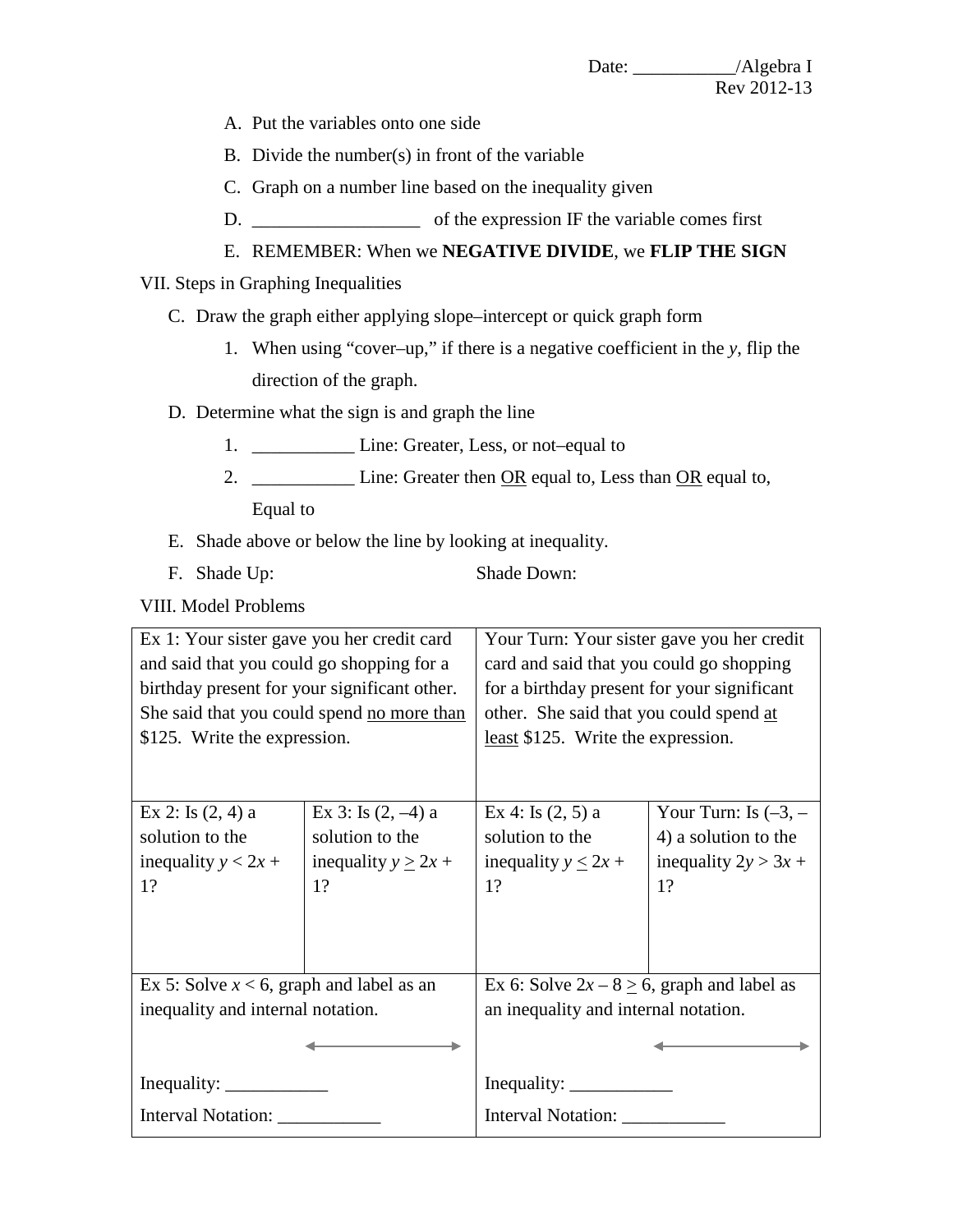| Ex 7: Solve $x+3 \ge -1\frac{1}{4}$ , graph and label                                                                                                                                                                                                                                                                                                                                                                  |                                 | Your Turn: Solve $x + 4 > -5$ , graph and             |                                                  |  |
|------------------------------------------------------------------------------------------------------------------------------------------------------------------------------------------------------------------------------------------------------------------------------------------------------------------------------------------------------------------------------------------------------------------------|---------------------------------|-------------------------------------------------------|--------------------------------------------------|--|
| as an inequality and internal notation.                                                                                                                                                                                                                                                                                                                                                                                |                                 | label as an inequality and internal notation.         |                                                  |  |
|                                                                                                                                                                                                                                                                                                                                                                                                                        |                                 |                                                       |                                                  |  |
|                                                                                                                                                                                                                                                                                                                                                                                                                        |                                 |                                                       |                                                  |  |
|                                                                                                                                                                                                                                                                                                                                                                                                                        |                                 |                                                       |                                                  |  |
|                                                                                                                                                                                                                                                                                                                                                                                                                        |                                 | Inequality: $\frac{\qquad \qquad }{\qquad \qquad }$   |                                                  |  |
| Interval Notation: ____________                                                                                                                                                                                                                                                                                                                                                                                        |                                 | Interval Notation:                                    |                                                  |  |
| Ex 8: Solve $-1 > x - 1/2$ ,                                                                                                                                                                                                                                                                                                                                                                                           | Ex 9: Solve $5x + 3 > 4x + 5$ , | Your Turn: Solve $5x - 6 <$                           |                                                  |  |
| graph and label as an                                                                                                                                                                                                                                                                                                                                                                                                  | graph and label as an           | $4x - 4$ , graph and label as                         |                                                  |  |
| inequality and internal                                                                                                                                                                                                                                                                                                                                                                                                | inequality and internal         |                                                       | an inequality and internal                       |  |
| notation.                                                                                                                                                                                                                                                                                                                                                                                                              | notation.                       | notation.                                             |                                                  |  |
|                                                                                                                                                                                                                                                                                                                                                                                                                        |                                 |                                                       |                                                  |  |
|                                                                                                                                                                                                                                                                                                                                                                                                                        |                                 |                                                       |                                                  |  |
|                                                                                                                                                                                                                                                                                                                                                                                                                        |                                 |                                                       |                                                  |  |
|                                                                                                                                                                                                                                                                                                                                                                                                                        |                                 |                                                       |                                                  |  |
|                                                                                                                                                                                                                                                                                                                                                                                                                        |                                 |                                                       |                                                  |  |
| Interval Notation:                                                                                                                                                                                                                                                                                                                                                                                                     | Interval Notation: ________     |                                                       | Interval Notation: _______                       |  |
| Ex 10: Solve $-3x > 24$ , graph and label as                                                                                                                                                                                                                                                                                                                                                                           |                                 |                                                       | Ex 11: Solve $-3/4x \ge 18$ , graph and label as |  |
| an inequality and internal notation.                                                                                                                                                                                                                                                                                                                                                                                   |                                 | an inequality and internal notation.                  |                                                  |  |
|                                                                                                                                                                                                                                                                                                                                                                                                                        |                                 |                                                       |                                                  |  |
|                                                                                                                                                                                                                                                                                                                                                                                                                        |                                 |                                                       |                                                  |  |
|                                                                                                                                                                                                                                                                                                                                                                                                                        |                                 |                                                       |                                                  |  |
|                                                                                                                                                                                                                                                                                                                                                                                                                        |                                 |                                                       |                                                  |  |
| Inequality: $\frac{1}{\sqrt{1-\frac{1}{\sqrt{1-\frac{1}{\sqrt{1-\frac{1}{\sqrt{1-\frac{1}{\sqrt{1-\frac{1}{\sqrt{1-\frac{1}{\sqrt{1-\frac{1}{\sqrt{1-\frac{1}{\sqrt{1-\frac{1}{\sqrt{1-\frac{1}{\sqrt{1-\frac{1}{\sqrt{1-\frac{1}{\sqrt{1-\frac{1}{\sqrt{1-\frac{1}{\sqrt{1-\frac{1}{\sqrt{1-\frac{1}{\sqrt{1-\frac{1}{\sqrt{1-\frac{1}{\sqrt{1-\frac{1}{\sqrt{1-\frac{1}{\sqrt{1-\frac{1}{\sqrt{1-\frac{1}{\sqrt{1-\$ |                                 | Inequality: $\frac{\qquad \qquad }{\qquad \qquad }$   |                                                  |  |
| Interval Notation: ______________                                                                                                                                                                                                                                                                                                                                                                                      |                                 | Interval Notation: ____________                       |                                                  |  |
|                                                                                                                                                                                                                                                                                                                                                                                                                        |                                 |                                                       |                                                  |  |
| Ex 12: Solve $x + 8 \ge 4x + 17$ , graph and<br>label as an inequality                                                                                                                                                                                                                                                                                                                                                 |                                 | Your Turn: Solve $-\frac{x}{3}+2 \ge -10$ , write the |                                                  |  |
|                                                                                                                                                                                                                                                                                                                                                                                                                        |                                 | answer as an inequality, and graph on a               |                                                  |  |
|                                                                                                                                                                                                                                                                                                                                                                                                                        |                                 |                                                       |                                                  |  |
|                                                                                                                                                                                                                                                                                                                                                                                                                        |                                 | number line                                           |                                                  |  |
|                                                                                                                                                                                                                                                                                                                                                                                                                        |                                 |                                                       |                                                  |  |
|                                                                                                                                                                                                                                                                                                                                                                                                                        |                                 |                                                       |                                                  |  |
|                                                                                                                                                                                                                                                                                                                                                                                                                        |                                 | Inequality: $\frac{\qquad \qquad }{\qquad \qquad }$   |                                                  |  |